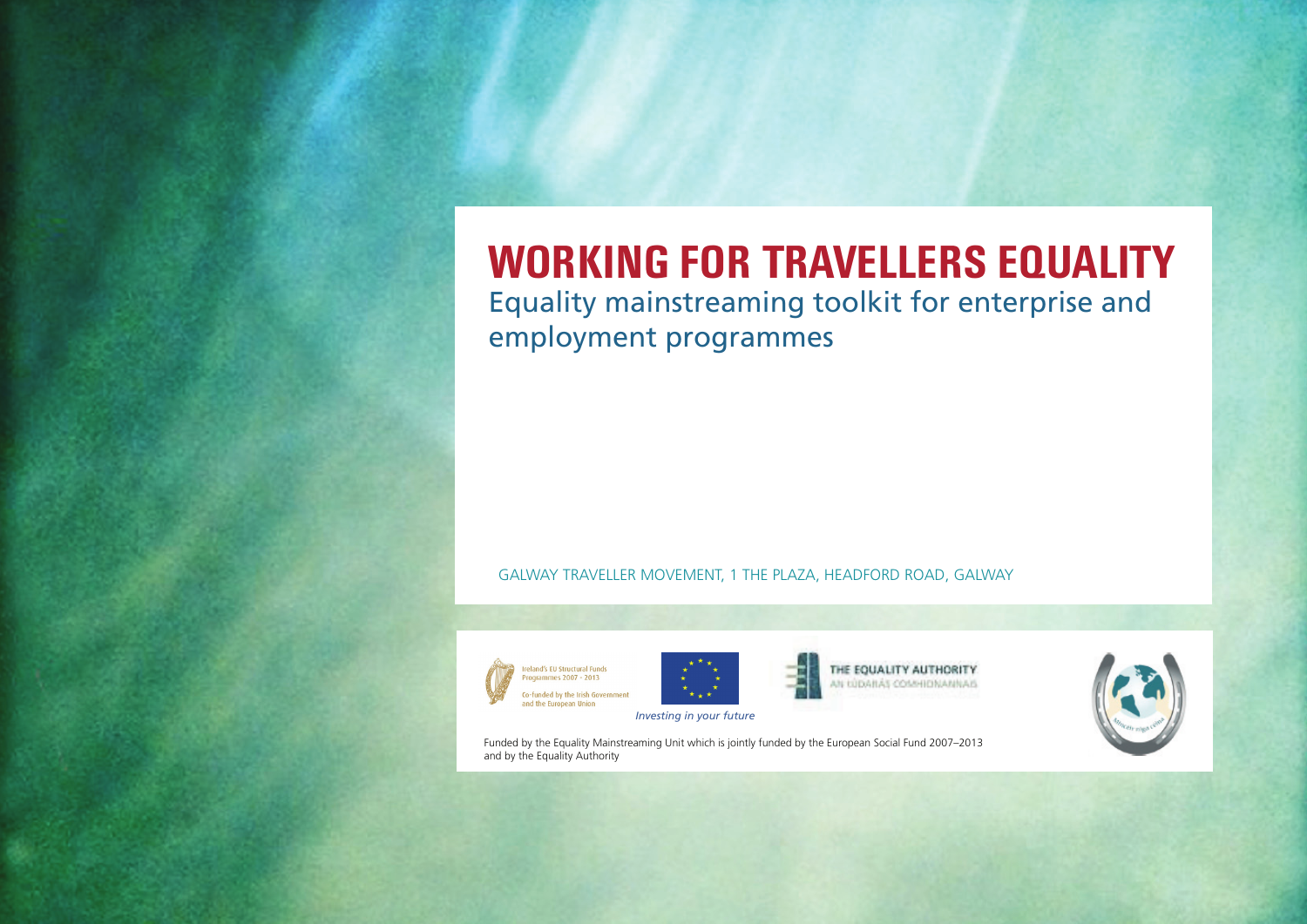#### Equality mainstreaming

Systematic integration of an equality perspective into policy-making, policy implementation and policy evaluation.

#### Equality impact assessment

An equality impact assessment involves checking that policies are designed, delivered and evaluated in a way that has a positive impact on members of groups that experience inequality.

### Equality competence

Equality competent organisations have structures, policies, practices and procedures that enable them to effectively promote equality, accommodate diversity and combat discrimination as an integral part of all their work.

**Equality mainstreaming is the** *goal***, equality impact assessment is the means, and equality competence is the capacity to achieve the goal and implement the means.**

# **Introduction to equality mainstreaming for Travellers**

This toolkit provides a guide to equality mainstreaming in relation to Travellers, and specifically for enterprise and employment programmes. The methods used are based on best practice principles. They are therefore applicable to other groups targeted, including those groups included in the nine grounds identified in equality legislation.

It is based on the experiences of an equality mainstreaming programme undertaken by the Galway Traveller Movement (GTM) in partnership with the Galway City Partnership and Galway Rural Development.

Between June and November 2012, Galway Traveller Movement (GTM) developed an equality mainstreaming project focusing on enterprise and employment programmes. A series of seminars and workshops took place with project partners Galway City Partnership and Galway Rural Development.

As part of this project, GTM designed and delivered specific training and support for Travellers (and Traveller representatives) to enable them to participate effectively in the equality mainstreaming process. Three Traveller women became 'Traveller enterprise ambassadors' – the term was used to capture the role played by the women. The Traveller enterprise ambassadors had experience of enterprise and had previously participated in pre-enterprise training and an enterprise support programme developed by GTM.

# *What is equality mainstreaming?*

Equality mainstreaming has been defined as 'the systematic incorporation of non-discrimination and equality concerns into designing, implementing and evaluating the policies and programmes of an organisation.<sup>'</sup>

It's where an organisation tries to make sure that an action is implemented in a way that will benefit all groups covered by the equality legislation, where the action is relevant to them.

# *Who should carry it out?*

Equality mainstreaming is an internal exercise. The staff of the organisation responsible for designing, implementing or evaluating policies and programmes should carry it out. Equality mainstreaming can also require external supports. These can include the particular expertise and experience of members of those groups who are the focus of the mainstreaming, and an external expert in the field of implementing equality mainstreaming.

# *Why do it?*

Equality mainstreaming can:

- Enable an organisation to be more effective in promoting equality and combating discrimination as part of its work.
- • Support better policy-making, implementation and evaluation by an organisation by ensuring a positive impact on all members of any target group.
- • Build confidence in and support for the work of an organisation among all members of the community it seeks to serve.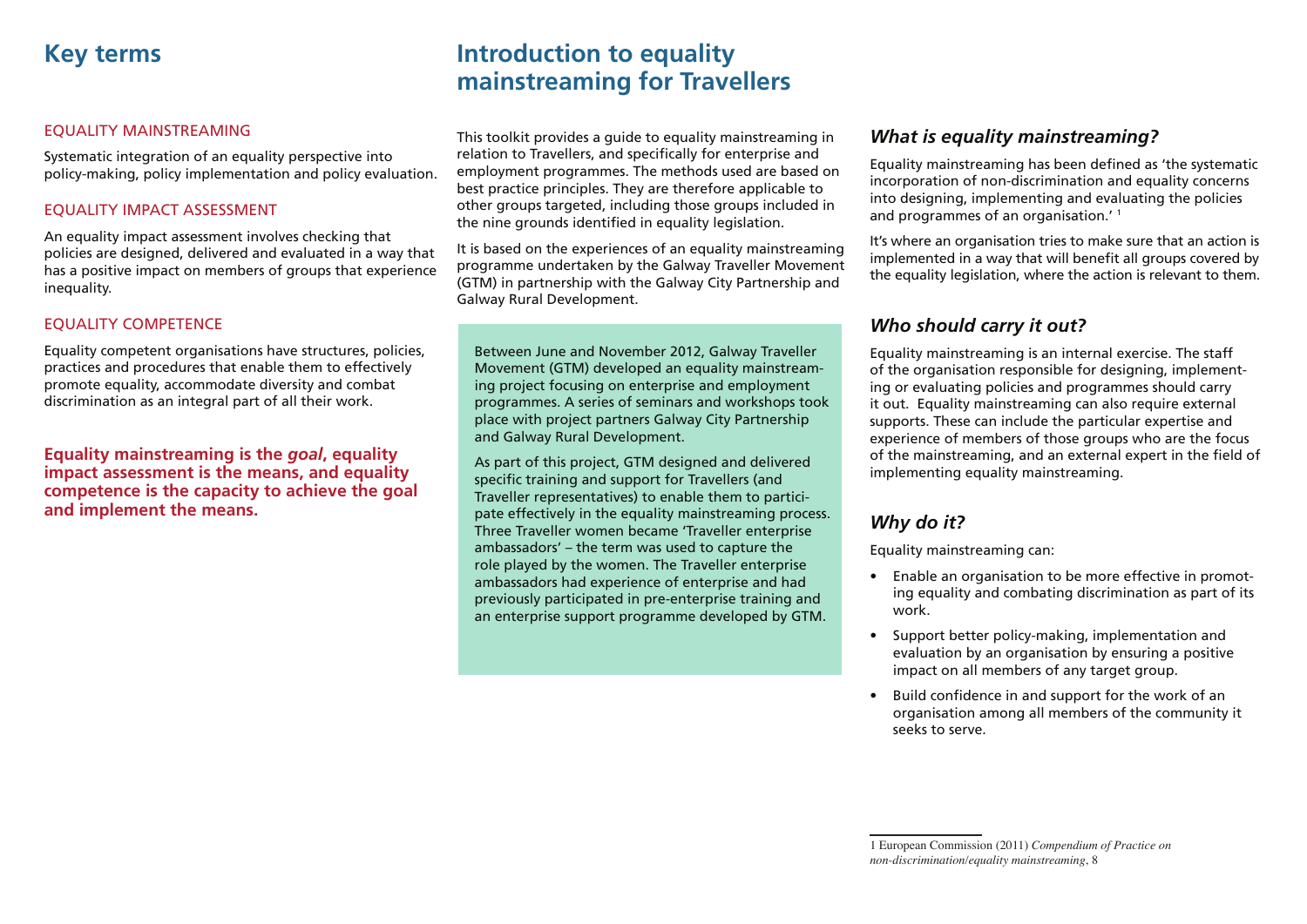# **Equality impact assessment**

# **Preparation for equality mainstreaming**

# CAPACITY-BUILDING

Capacity-building is important for an organisation committed to equality mainstreaming. Those involved in designing, implementing or evaluating policies and programmes need to have the skills, knowledge and values to be able to ensure that the policy or programme has a positive impact on the target group(s).

Diversity and equality training are key to building this capacity. This training can support:

- • Development of the skills needed to: 1) conduct an equality impact assessment of policies and programmes, 2) engage with organisations that represent target groups and 3) make adjustments to policies and programmes in order to take account of diversity.
- Acquisition of knowledge about concepts such as equality, diversity and discrimination and of the particular situation, experience and identity of the group(s) that are the focus for an equality impact assessment.
- Embedding of values of equality, respect and recognition for diversity into an organisation's policies and practices. These values are crucial to ensuring policies or programmes have no place for stereotypes, prejudice or discrimination.

Ideally, diversity and equality training should be designed and delivered in conjunction with representatives of the group(s) experiencing inequality.

# **What we did**

At the start of the process, a seminar was held with all project partners, Travellers, and Traveller representatives to discuss equality mainstreaming – concepts and practice. This seminar was facilitated by an expert in equality issues.

# Organisational context

Organisations committed to equality mainstreaming need to create a context that enables and encourages this equality mainstreaming approach to policies and programmes. The following should be put in place:

- • An equality policy that sets out the organisation's commitment to equality mainstreaming and the standards it wishes to achieve.
- Data gathering systems to ensure that policy and programme design is evidence-based when it comes to groups experiencing inequality.
- An equality plan that sets out what the organisation aims to achieve through its policies and actions in relation to groups that experience inequality and discrimination.

# **What we did**

One of the practical outcomes of the equality mainstreaming project was the support provided by GTM and Traveller enterprise ambassadors to partners in putting in place an 'ethnic identifier' to enable data to be gathered on the participation of Travellers in their services.

The ethnic identifier used was based on the question used by the CSO in census 2011.

# *What is it?*

An equality impact assessment is an exercise that can be carried out on the design, implementation or evaluation of a policy or programme to assess the ability of that policy or programme to benefit members of groups that experience inequality and discrimination. It is the key tool for implementing equality mainstreaming.

In conducting an equality impact assessment, we test the policy or programme for potential adverse impacts. This is done by considering the following questions in relation to the design or the delivery of the policy or programme:

- Is the policy or programme discriminatory by treating members of a particular group less favourably?
- Does it take into account the diversity of members of groups experiencing inequality and discrimination that form part of the target group for the policy or programme?
- Does it advance equality for members of groups experiencing inequality and discrimination by having a positive impact on them?

If a policy or programme is found to have an adverse impact on members of groups experiencing inequality and discrimination, an equality impact assessment provides the opportunity for a redesign of the policy or programme and/ or its delivery while still meeting the objectives of the policy or programme.

If a redesign is not possible without compromising the objectives of the policy or programme, additional specific measures could be put in place to reduce any adverse impact.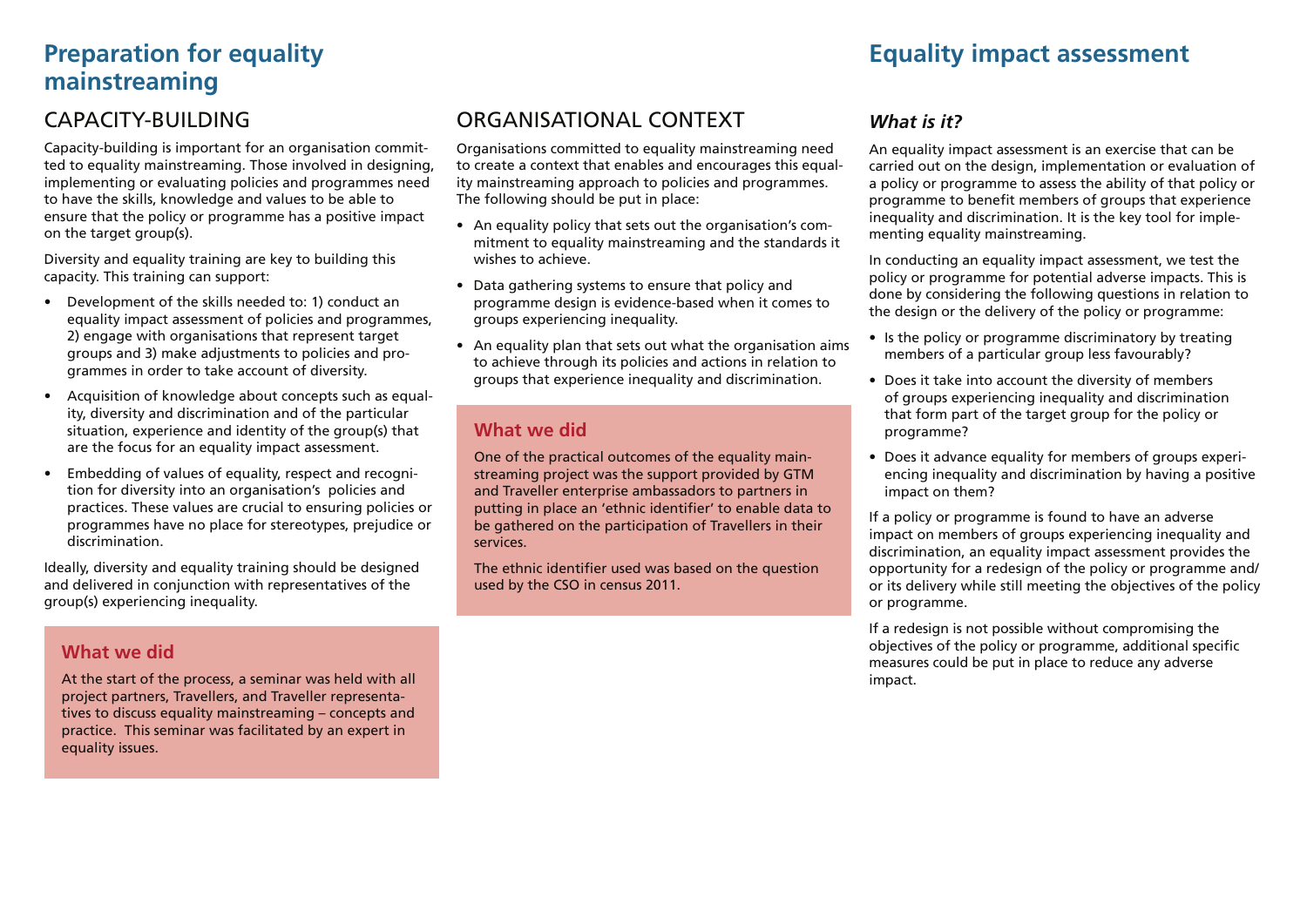# *Steps in carrying out an equality impact assessment*

Once the policy or programme that is to be the focus for the equality impact assessment has been identified, there are three key steps in the process of an equality impact assessment:

- • Gathering knowledge and data
- • Assessing impact
- Participation by representatives of the group(s) concerned

#### **Ideally all policies and programmes should be subject to an equality impact assessment. However priority could be given to policies and programmes that are designed to benefit a diverse target group and that are to a significant scale in terms of potential impact and resources deployed.**

# **What we did**

Three workshops were held with each of the project partners (6 workshops in total) after the initial training seminar took place. These workshops were practical and each covered the three specific steps involved in undertaking an equality impact assessment. Each of the partners selected a policy for the assessment which ensured that the workshops were practical, relevant and action-based.

*This proved so useful and practical I'm sorry I moaned about going in the first place!* Partner organisation workshop participant

*[the workshops] were not too technical or academic... plain speak...practical and informative* Partner organisation workshop participant

# **Step 1 – Generate knowledge and collect data**

Travellers experience widespread discrimination in Ireland, and 'membership of the Travelling community' is one of the nine grounds specified in equality legislation. In conducting an equality impact assessment, it is necessary to generate knowledge and collect data about Travellers which is relevant to the policy and programme under consideration.

Collecting information about the situation, experience and identity of Travellers is key when testing the impact of a policy or programme on Travellers.

#### *What sort of information should be collected?*

The key issues for Travellers should be identified – it is not necessary to gather all existing data in relation to Travellers but instead to collect key data of relevance to the selected policy or programme.<sup>2</sup>

There are three main headings under which to generate relevant knowledge and collect relevant data in relation to Travellers:

- **• Situation** What is the situation of Travellers? For enterprise and employment policies, this could examine their situation in terms of access to economic resources, their labour market situation, employment rates and education status. It could also consider relevant social issues such as health status and accommodation status. Research and statistical information (e.g. census data) is a good source of information.
- **• Experience** What is the relationship between Travellers and wider society? How does this relationship impact on Travellers' experience with societal institutions? In enterprise and employment policies this could include Travellers' experiences of employment, educational/training establishments, labour market services, or enterprise agencies.

Remember – Racism and discrimination is a reality for Travellers from a very early age. It would be unrealistic to expect that the impacts of these experiences can be eradicated by one or two positive experiences at a later stage in life.

**• Identity** – What are the values, beliefs and aspirations held by Travellers? In relation to enterprise and employment policies, issues of identity in relation to economic activity, family, and nomadism could be taken into account.

Remember – Travellers are not a homogenous group. There may be differences in the experience, situation and identity of each individual or of a particular subgroup, such as older Travellers, younger Travellers, disabled Travellers and Traveller women.

#### *Where to get the knowledge and data?*

Sources of data could include:

- • Statistical data (e.g. heath surveys, census data, local census of Travellers' data, housing data from Department of Environment, etc.).
- Research and qualitative data (e.g. research carried out by local and national Traveller organisations).
- Policy and legislation.
- Policy submissions made by Traveller representative groups.

Sources of knowledge could include:

• Consultation with Travellers and Traveller organisations in relation to the barriers to taking up enterprise and employment programmes.

Remember – it is important to gather local as well as national knowledge and data. There may be significant variance between local and national data, in which case it is important to understand why this is so. For example, accommodation for Travellers may be particularly poor in a local area, relative to the national situation. This could impact on other aspects of their lives.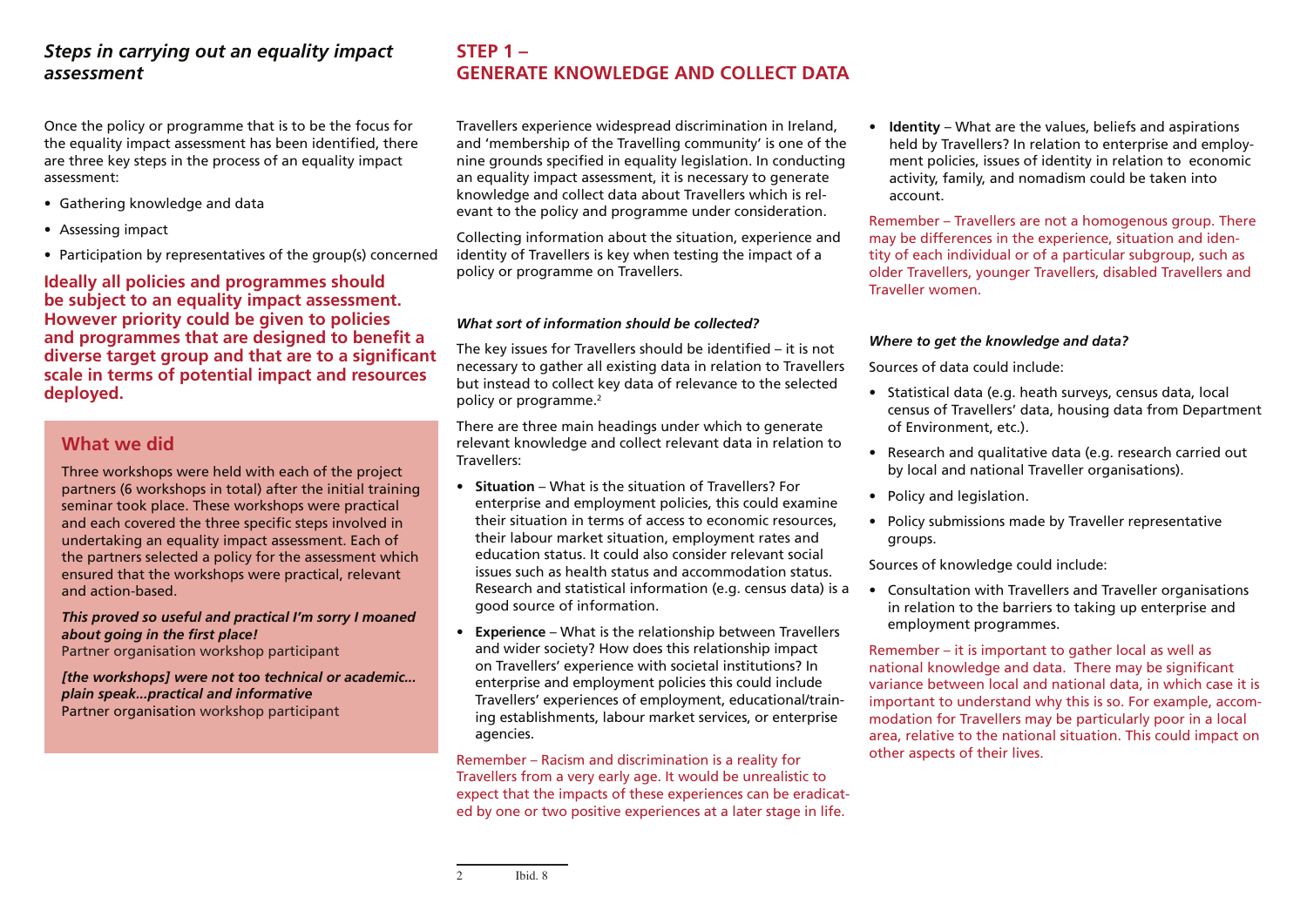#### Examples of situation, experience and identity of Travellers

#### **SITUATION**

- • Low educational attainment compared with national population
- • Higher levels of unemployment
- • Poor health status compared with national population

#### **EXPERIENCE**

• More likely to experience discrimination and racism at individual level and institutional level

#### IDENTITY

- Traveller culture values nomadism
- • The manner in which the Traveller economy prizes a home base, flexibility and an income focus reflects key elements of Traveller culture
- The extended family is often highly valued
- • Passing skills down between generations and family members is valued

*For other sources of information, see the back of this toolkit and the factsheet which has been produced as part of this project*.

Gaps in information

When gathering data, consider the following:

- Have you found any gaps or difficulties in gathering data?
- How can you compensate for these gaps?
- What steps can you take to improve your own data collection?

# **Step 2 – Assessment of Impact**

An assessment of impact considers whether the policy or programme is in any way discriminatory against Travellers, whether it takes account of Traveller diversity and whether it will positively impact on Travellers.

If it is found that the policy or programme discriminates, does not accommodate diversity or fails to advance equality, it will be likely to have an adverse impact and will not have a positive impact. In this case, the policy or programme will need to be amended or redesigned and/or mitigation actions will be required.

This step involves analysing the knowledge and data collected and identifying priorities and issues that need to be considered in relation to the design and delivery of the policy or programme.

On the basis of the knowledge and data gathered on the situation, experience and identify of the Travellers, three key questions are relevant for assessing impact:

- Is the policy or programme free from discrimination against Travellers? Does the policy or programme comply with equality legislation?
- Does the policy or programme adequately take account of the diversity of Travellers in its design and in its delivery?
- Will the policy or programme improve the situation and experience of Travellers and advance equality for them?
- If the answer to any of the above questions is no, the policy or programme is considered to have an adverse impact.

Four further questions then need to be addressed:

- What changes are required to eliminate any discrimination found against Travellers?
- Could the policy or programme and/or its method of delivery be redesigned to better accommodate the cultural diversity of the Traveller community?
- Could the policy or programme and/or its method of delivery be re-designed to better advance equality for Travellers?
- Are there any other actions that need to be taken to alleviate any adverse impact identified?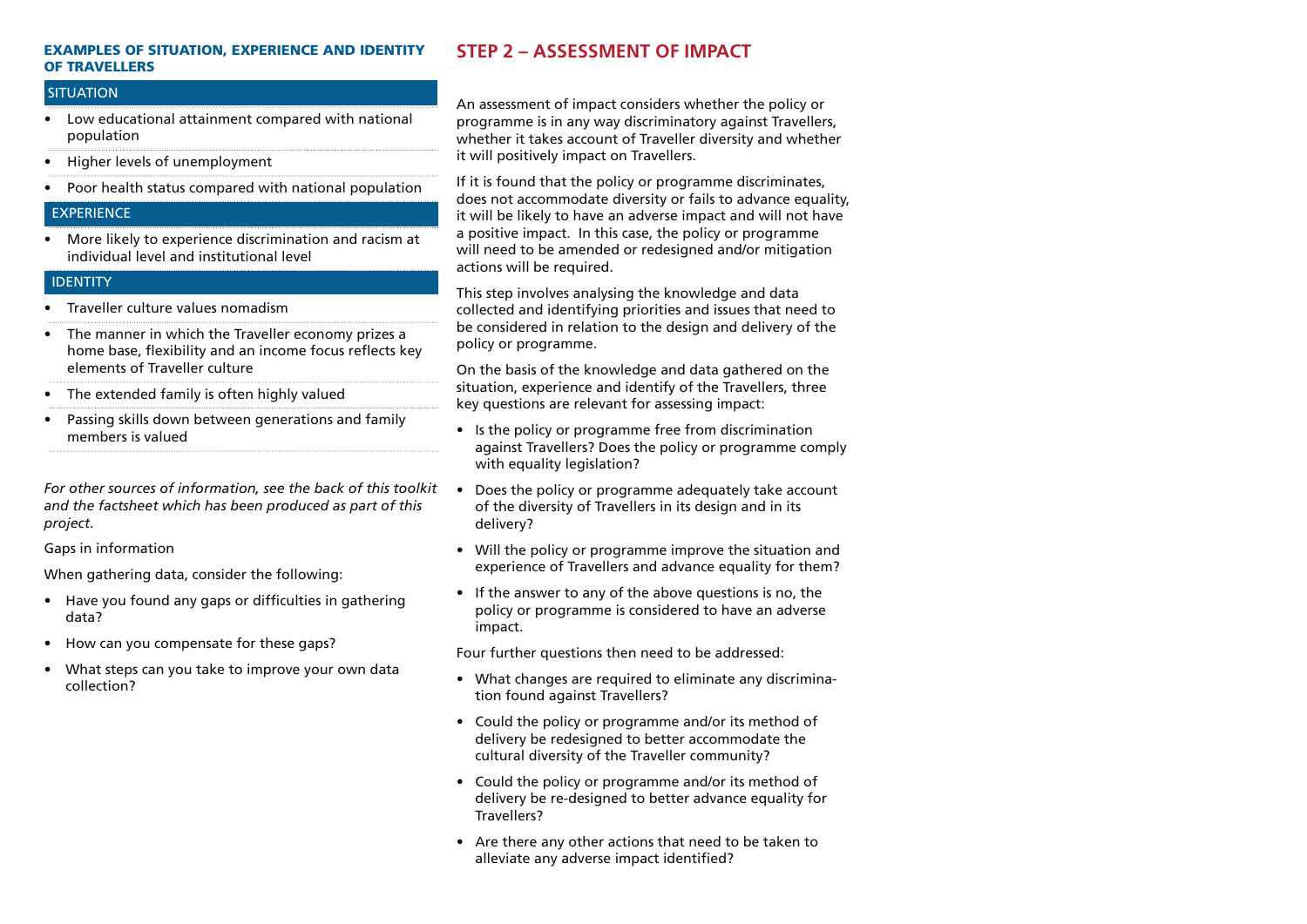#### SAMPLE TEMPLATE

**Given what we know about the situation of Travellers, what are the potential issues with the policy or programme in relation to discrimination – diversity – equality?**

|                         | <b>POSITIVE IMPACTS</b><br>discrimination - diversity - equality | <b>ADVERSE IMPACTS</b><br>discrimination - diversity - equality | What needs to happen to mitigate the adverse impacts<br>and to eliminate discrimination, accommodate diversity<br>and advance equality? |
|-------------------------|------------------------------------------------------------------|-----------------------------------------------------------------|-----------------------------------------------------------------------------------------------------------------------------------------|
| <b>SITUATION</b>        |                                                                  |                                                                 |                                                                                                                                         |
| <b>EXPERIENCES</b>      |                                                                  |                                                                 |                                                                                                                                         |
| <b>IDENTITY/ VALUES</b> |                                                                  |                                                                 |                                                                                                                                         |

| ARE THERE ANY PARTICULAR GROUPS OF TRAVELLERS<br>(SUBGROUPS) THAT MIGHT BE ADVERSELY IMPACTED UPON<br>BY THE POLICY OR THE ACTION? | DOES THE POLICY NEED TO BE REDESIGNED OR CHANGED?<br><b>HOW MIGHT IT NEED TO BE REDESIGNED OR CHANGED?</b> | ARE THERE ANY BARRIERS TO THIS HAPPENING? WHAT<br>ARE THESE? WHAT MITIGATING STEPS ARE REQUIRED? |
|------------------------------------------------------------------------------------------------------------------------------------|------------------------------------------------------------------------------------------------------------|--------------------------------------------------------------------------------------------------|
|                                                                                                                                    |                                                                                                            |                                                                                                  |
|                                                                                                                                    |                                                                                                            |                                                                                                  |
|                                                                                                                                    |                                                                                                            |                                                                                                  |
|                                                                                                                                    |                                                                                                            |                                                                                                  |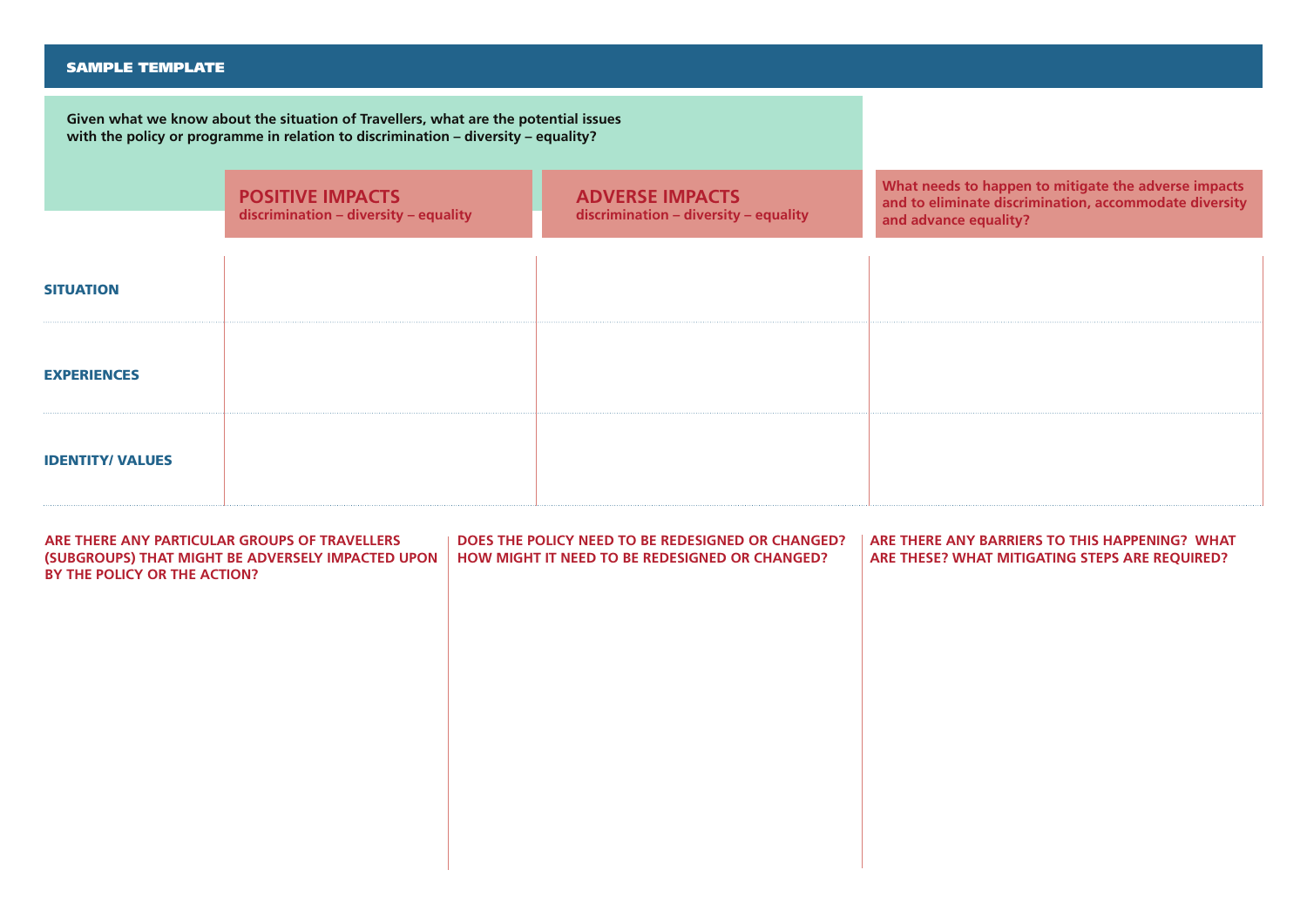# **Step 3 – Participation**

Travellers and Traveller organisations should participate in equality mainstreaming.

This participation is in addition to the necessary consultation with Travellers and Traveller organisations in the initial formulation of the policy or programme on which the equality impact assessment is conducted.

# *Organising participation*

In the context of an equality impact assessment, participation by Travellers and Traveller organisations is not about assessing the overall quality of the policy, action, or its delivery in general terms. This should already have taken place when the policy was originally formulated and drafted. Here we are specifically talking about participation in relation to assessment of the policy or programme in an equality context.

During this stage of the equality impact assessment, the organisation presents details of the knowledge and data gathered, how this information was analysed and suggested changes to the policy or action arising from this analysis to Travellers and Traveller representatives.

After the presentation, Travellers and Traveller organisation representatives should be invited to comment on and seek clarification on the presentation i.e. the information gathered, the process engaged in and the suggested changes to policy/action.

# **What we did**

The third of three workshops held with each partner organisation as part of this project focused on participation. The partners presented to the Traveller enterprise ambassadors the work they had undertaken on their selected policies for the equality impact assessment, and their proposals for changes in these policies. Discussions on how these policies might impact on Travellers and different groups of Travellers took place.

*'It is important that the organisation is open to the questioning and not be intimidated by it. The success of this project was dependent on the openness of the partner organisations.'*

– Traveller enterprise ambassador

A working process is then applied where Travellers and Traveller organisation representatives test the adequacy of the knowledge and data gathered, the analysis of this data and the outcomes from the analysis.

This will establish whether further changes need to be made to ensure that the policy or programme contains no discriminatory elements, takes adequate account of difference and advances equality for Travellers.

#### *'It was important to have Travellers on board – real experiences – opportunity to share experiences, listen and to ask questions.'*

– Partner organisation view

*'It was set out at the beginning that being able to have our voice heard was important. Rather than the voice of those who think that they know about what Travellers needed.'*  – Traveller enterprise ambassador

### *Supporting participation*

It is essential that Traveller organisations provide training and support for Travellers and Traveller representatives to equip them with the knowledge and skills to engage in the equality mainstreaming process.

# **What we did**

Travellers played a key role in the equality mainstreaming project and workshops. Prior to the workshops, GTM provided training to Travellers on the following:

- Key concepts of equality and equality mainstreaming
- An overview of Travellers in Ireland and the Traveller economy
- Racism, discrimination and human rights
- Gathering information about the situation, experience and identity of Travellers
- The practice of equality mainstreaming

'*The first training session raised these issues about the difference between discrimination and equality of outcome. It opened up the whole discussion about what equality actually means.'*  Traveller Enterprise Ambassador

*Although I am a Traveller, I learned a lot about my own culture and about Travellers situation, experience and identity and the impact of policies* Traveller Enterprise Ambassador

Three enterprise ambassadors participated in this equality mainstreaming project. They identified the following skills and attributes as important for ambassadors:

- Previous involvement in issues involving Travellers within a Traveller organisation as well as in enterprise
- Awareness of the situation, experience and identity of Travellers
- Commitment to achieving equality for Travellers
- Ability to hear negative comments about Travellers and to respond diplomatically
- Good communication skills
- Confidence and enthusiasm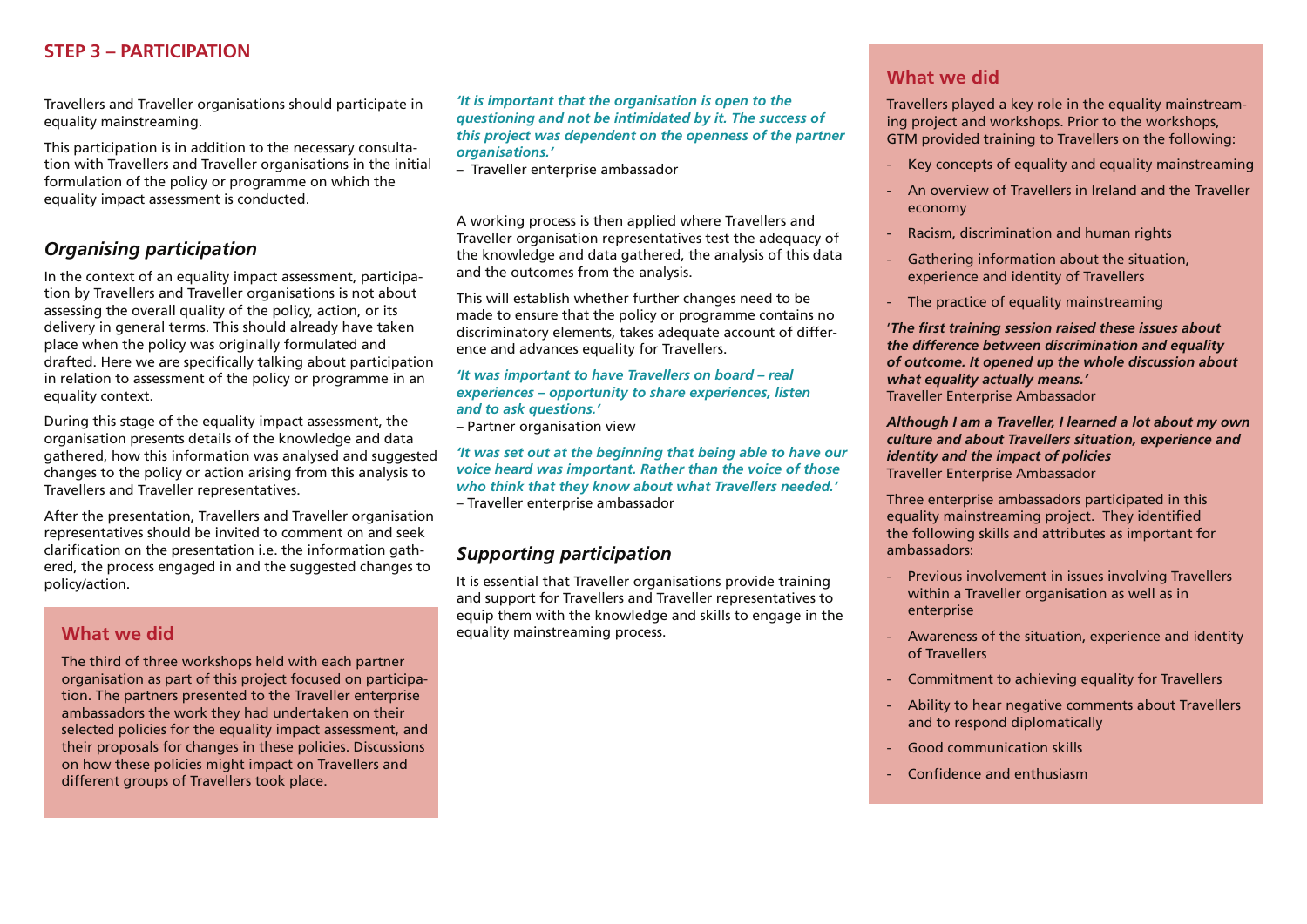In addition to the formal training, the three enterprise ambassadors participated in preparatory sessions prior to each workshop. These preparatory sessions provided an opportunity for the ambassadors to rehearse their roles in delivering the workshops and in so doing built their skills and confidence.

These preparatory sessions provided a space for discussions and role plays in relation to the content and delivery of each individual workshop. They covered the following:

- Designing and delivering the workshop – agreeing each individual's role in the delivery of the workshop, practicing presentations, role playing possible scenarios that might emerge at the workshops, fine-tuning timing of the workshops, etc.

- Preparation for presentation of inputs on situation, experience and identity of Travellers for workshops. Trial runs and exercises on undertaking an impact assessment of policies.

It was found that this approach of 'learning by doing' prior to each workshop built upon the theoretical approach of the initial training workshops.

Debriefing sessions were also provided for the ambassadors by GTM after each workshop. These sessions created a space to discuss the process i.e. what worked well, what they found challenging and to identify how the process might be improved on in subsequent sessions.

*'Preparation meetings and debriefing meetings after each workshop were important, for clarifying what was ahead of you and what you were going into for the next session.'* 

Traveller enterprise ambassador

*'I felt comfortable going into both partner organisations because there were links with them. If you were going into an organisation that was not open (to Travellers) and where there was no prior knowledge (of Travellers), it would be different. It can be frightening walking in. But knowing each other and having that relationship in advance helped.'*  Traveller enterprise ambassador

# **Taking Action**

Finally, it is important to note that equality mainstreaming involves taking action arising from the findings of the equality impact assessment.

An equality action plan will establish short and medium term priorities, a timeframe for achieving priorities, and will monitor and review progress in achieving priorities.

### **What we did**

Arising from the equality mainstreaming project, partners have amended ways in which programmes are advertised, targeted and communicated. Ethnic identifiers have been put in place, and policies have been changed.

*I found the Equality Workshops provided an ideal opportunity to gain clarity on what Equality Mainstreaming is. I am now applying an integrated equality perspective to three labour activation measures in the company. Before taking part in the workshops I did not feel confident enough to do this.*  Galway City Partnership

*It made us more aware that instinctive actions being undertaken by staff to assist equality of access and outcome need to be clearly set out in our policies to ensure continuity of service - also the process helped to identify gaps and improvements that could be made."*

*Working through the tool kit has provided a solid base from which to look at equality mainstreaming in our other programmes and services.* Galway Rural Development

# **Resources**

### *Useful websites*

Pavee Point paveepoint.ie

Irish Traveller Movement itmtrav.ie

National Traveller Women's Forum ntwf.net

Galway Traveller Movement gtmtrav.ie

Equality Authority equality.ie

European Commission ec.europa.eu/justice/ gender-equality/index\_en.htm

### *Useful publications*

#### **NATIONAL PUBLICATIONS**

Task Force on the Travelling Community (1995) Report of the Task Force on the Travelling Community. Dublin: Government Publications.

Central Statistics Office: Census 2011 statistics. www.cso.ie

Department of Justice, Equality and Law Reform (2001) First Progress Report of the Committee to Monitor and Co-ordinate the Implementation of the Recommendations of the Task Force on the Travelling Community. Dublin: Department of Justice, Equality and Law Reform http://www.justice.ie/en/JELR/TaskForceRpt1.pdf/Files/ TaskForceRpt1.pdf

All Ireland Traveller Health Study Team (2010) Our Geels: All Ireland Traveller Health Study. Dublin: Stationery office available online: http://pavee.ie/ourgeels/wp-content/uploads/2010/09/AITHS2010\_SUMMARY\_LR\_All.pdf

Pavee Point (2011) Irish Travellers and Roma Shadow Report: A response to Ireland's third and fourth report on the International Convention on the Elimination of all forms of Racial Discrimination (CERD). Dublin: Pavee Point http:// www.paveepoint.ie/publications/UNCERD\_RELEASED.pdf